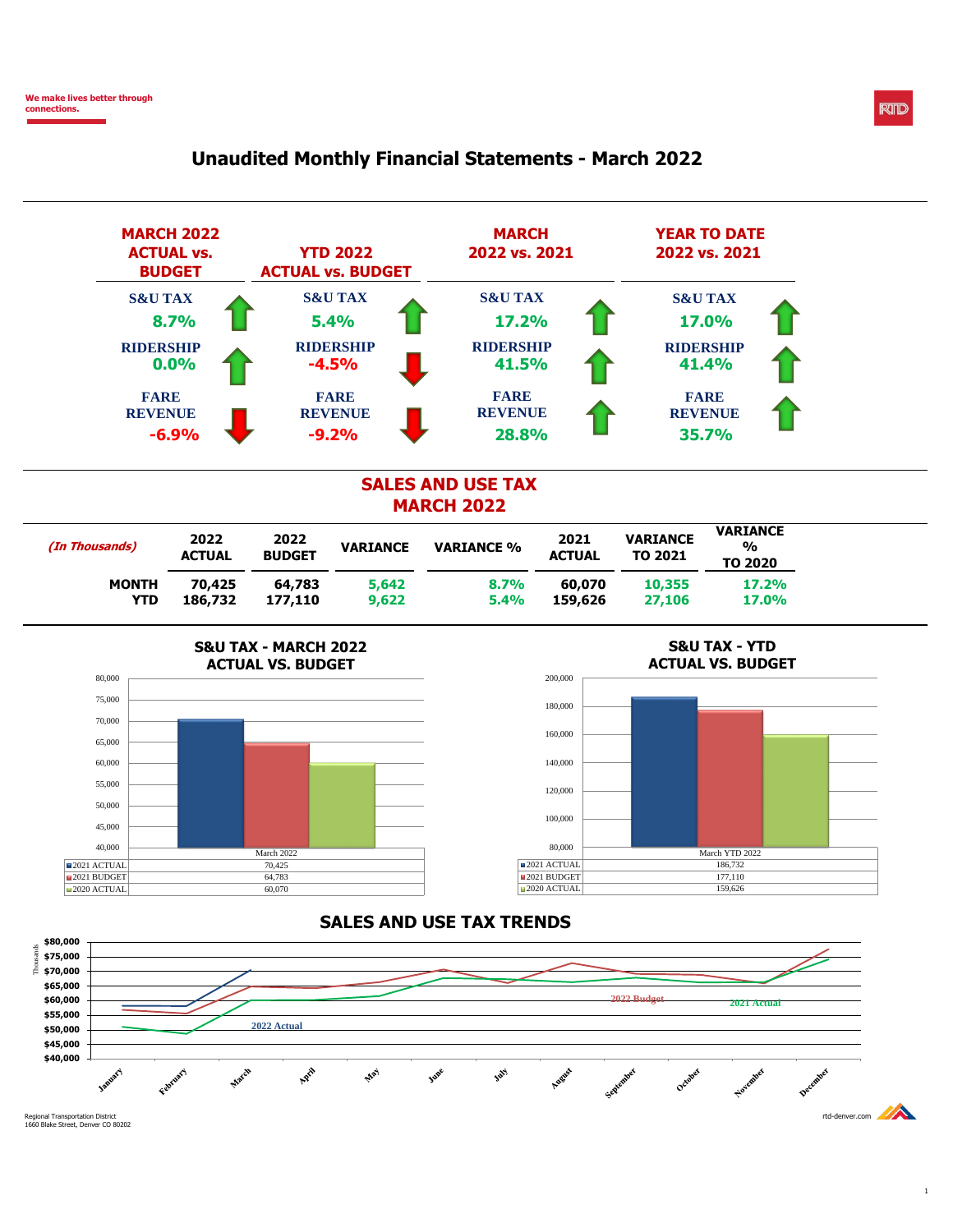# **RIDERSHIP (BOARDINGS) MARCH 2022**

| (In Thousands)      | 2022<br><b>ACTUAL</b> | 2022<br><b>BUDGET</b> |       | <b>VARIANCE VARIANCE %</b> | 2021<br><b>ACTUAL</b> | <b>VARIANCE</b> | <b>VARIANCE %</b><br>to 2021 |
|---------------------|-----------------------|-----------------------|-------|----------------------------|-----------------------|-----------------|------------------------------|
| <b>MONTH</b>        | 4,864                 | 4,864                 | (623) | 0.0%                       | 3,438                 | 1,426           | 41.5%                        |
| <b>YEAR TO DATE</b> | 13,231                | 13,854                |       | $-4.5%$                    | 9,360                 | 3,871           | 41.4%                        |





# **RIDERSHIP - YTD**

# **RIDERSHIP BY TYPE - MARCH 2022**



#### **RIDERSHIP BY TYPE - YTD**



#### **RIDERSHIP TRENDS**



**RTD**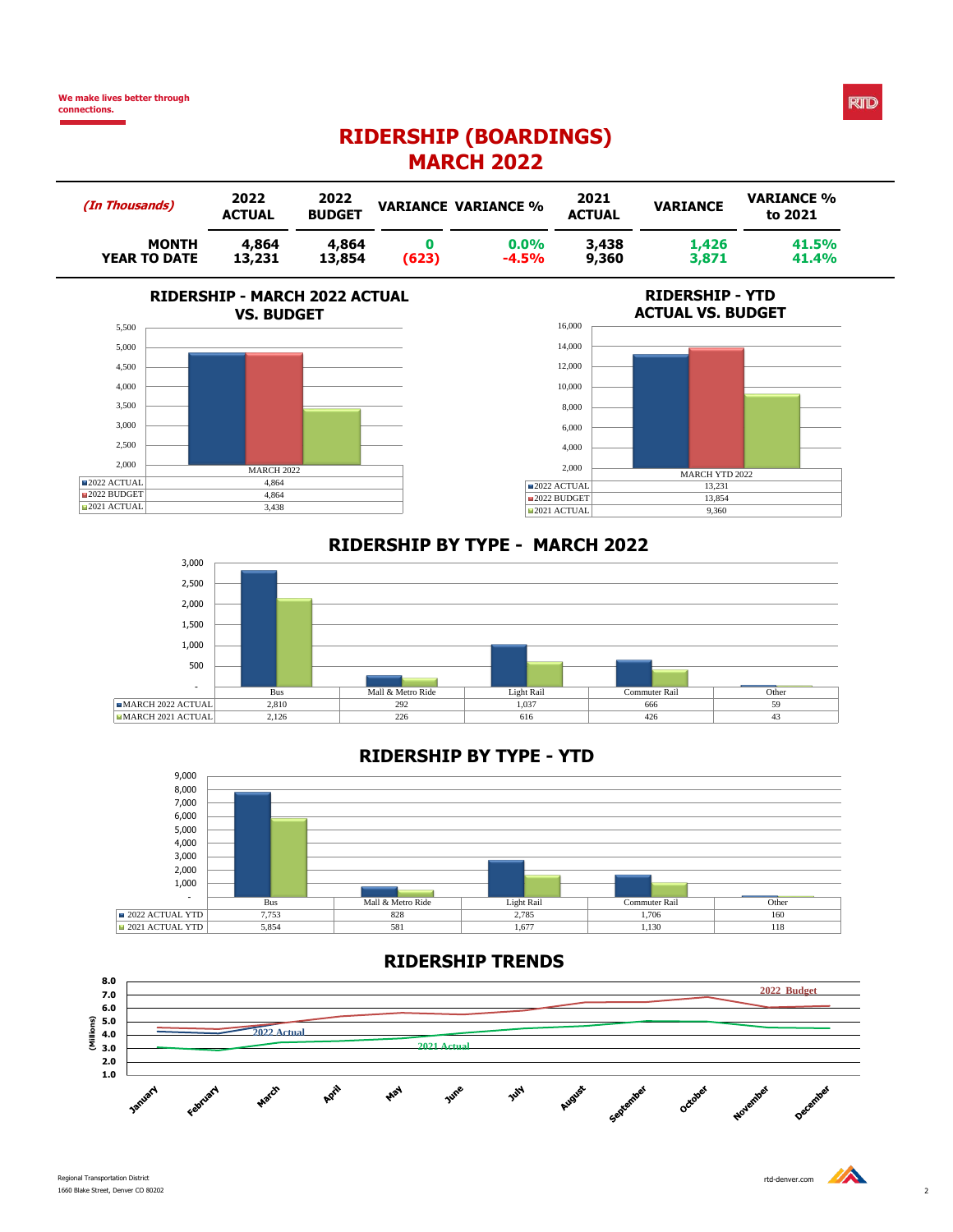**We make lives better through connections.**

# **FARE REVENUE MARCH 2022**

| (In Thousands)      | 2022<br><b>ACTUAL</b> | 2022<br><b>BUDGET</b> | <b>VARIANCE</b> | <b>VARIANCE %</b> | 2021<br><b>ACTUAL</b> | <b>VARIANCE</b> | <b>VARIANCE %</b><br>to 2021 |
|---------------------|-----------------------|-----------------------|-----------------|-------------------|-----------------------|-----------------|------------------------------|
| <b>MONTH</b>        | 6,523                 | 7.002                 | (480)           | $-6.9\%$          | 5,065                 | 1,458           | 28.8%                        |
| <b>YEAR TO DATE</b> | 18,116                | 19,945                | (1,829)         | $-9.2%$           | 13,350                | 4,766           | 35.7%                        |

#### **FARE REVENUE - MARCH 2022 ACTUAL VS. BUDGET**



#### **FARE REVENUE - YTD ACTUAL VS. AMENDED BUDGET**



#### **FARE REVENUE - MARCH 2022**



## **FARE REVENUE - YTD**



## **FARE REVENUE TRENDS**



**The N Line opened on September 21, 2020. Fares were suspended for the first week and then were only local fares through March 27, 2021.**

Regional Transportation District regions of the compared of the street regional Transportation District regional Transportation District regional Transportation District regional or the compared of the compared of the comp

3

**RTD**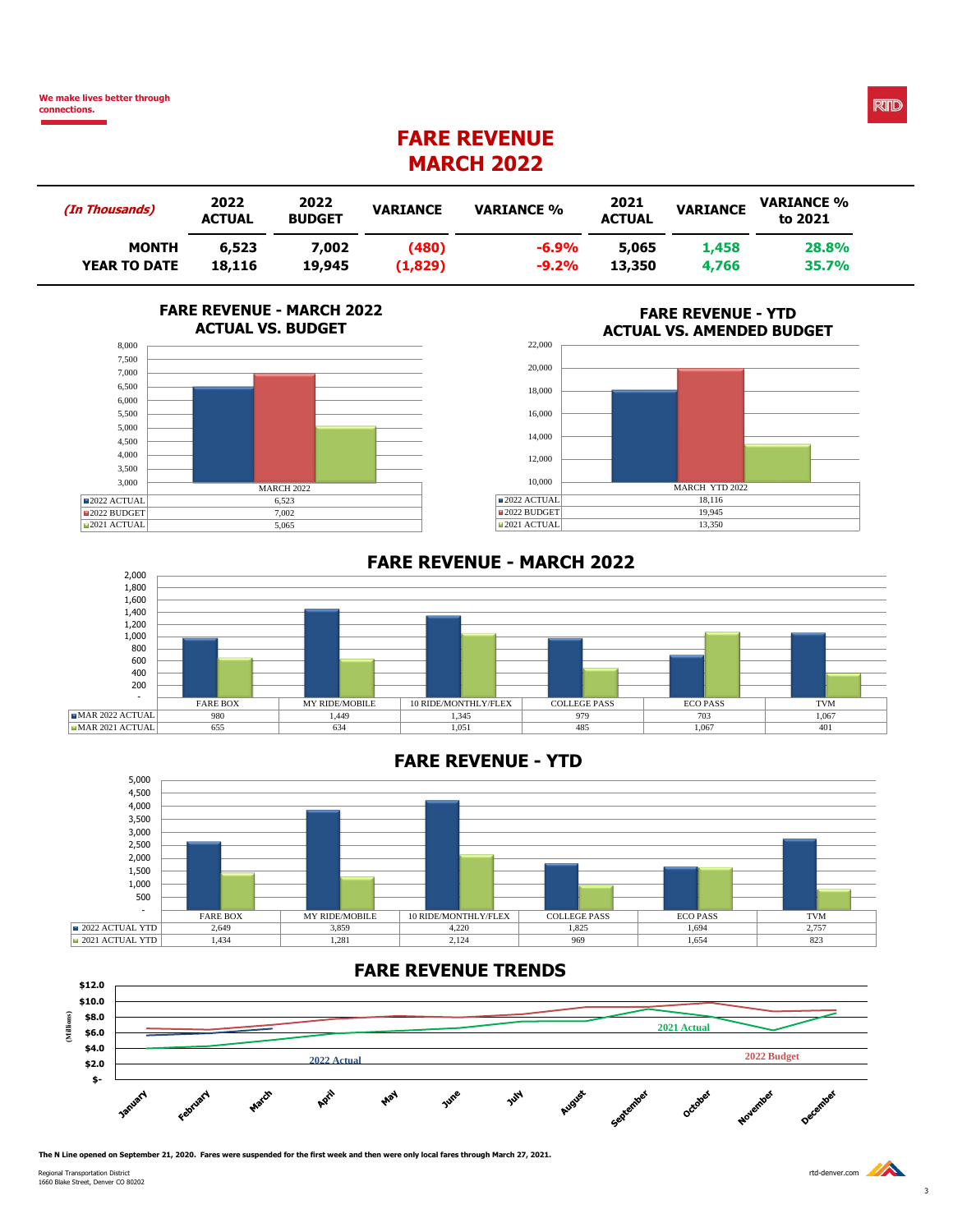

### **REGIONAL TRANSPORTATION DISTRICT STATEMENT OF NET POSITION - COMBINED MARCH 31, 2022**

(UNAUDITED)

**(In Thousands)**

|                                               |    | 2022<br><b>Base System</b> |     | 2022<br>2022<br>2022<br><b>Combined</b><br><b>FasTracks Project</b><br><b>FasTracks Ops</b> |    | <b>Combined</b> |    | Dec 31, 2021 |    | Change      |             |
|-----------------------------------------------|----|----------------------------|-----|---------------------------------------------------------------------------------------------|----|-----------------|----|--------------|----|-------------|-------------|
| <b>ASSETS</b>                                 |    |                            |     |                                                                                             |    |                 |    |              |    |             |             |
| <b>CURRENT ASSETS:</b>                        |    |                            |     |                                                                                             |    |                 |    |              |    |             |             |
| Cash & Cash Equivalents<br>Receivables:       | \$ | 460,838                    | \$  | 425,773                                                                                     | \$ | 53,129          | \$ | 939,740      | \$ | 878,645     | 61,095      |
| <b>Sales Taxes</b>                            |    | 77,124                     |     | 51,416                                                                                      |    |                 |    | 128,540      |    | 140,400     | (11,860)    |
| Grants                                        |    | 69,346                     |     |                                                                                             |    |                 |    | 69,346       |    | 49,251      | 20,095      |
| Other (less allowance for doubtful accts)     |    | 8,621                      |     | 6,757                                                                                       |    |                 |    | 15,378       |    | 13,157      | 2,221       |
| <b>Total Net Receivables</b>                  |    | 155,091                    |     | 58,173                                                                                      |    |                 |    | 213,264      |    | 202,808     | 10,456      |
| Inventory                                     |    | 35,063                     |     |                                                                                             |    |                 |    | 35,063       |    | 34,692      | 371         |
| Restricted Debt Service/Project Funds         |    | 30,600                     |     | 53,530                                                                                      |    |                 |    | 84,130       |    | 62,202      | 21,928      |
| Other Assets                                  |    | 8,425                      |     | 1,903                                                                                       |    | 2,782           |    | 13,110       |    | 11,607      | 1,503       |
| <b>TOTAL CURRENT ASSETS</b>                   |    | 690,017                    |     | 539,379                                                                                     |    | 55,911          |    | 1,285,307    |    | 1,189,954   | 95,353      |
| <b>NONCURRENT ASSETS:</b>                     |    |                            |     |                                                                                             |    |                 |    |              |    |             |             |
| Capital Assets:                               |    |                            |     |                                                                                             |    |                 |    |              |    |             |             |
| Land                                          |    | 171,454                    |     | 685,953                                                                                     |    |                 |    | 857,407      |    | 857,406     | 1           |
| Land Improvements                             |    | 1,310,367                  |     | 4,541,781                                                                                   |    |                 |    | 5,852,148    |    | 5,846,148   | 6,000       |
| <b>Buildings</b>                              |    | 297,053                    |     | 392,634                                                                                     |    |                 |    | 689,687      |    | 689,980     | (293)       |
| Revenue Earning Equipment                     |    | 771,764                    |     | 776,302                                                                                     |    |                 |    | 1,548,066    |    | 1,356,062   | 192,004     |
| Shop, Maintenance & Other Equipment           |    | 211,162                    |     | 8,037                                                                                       |    |                 |    | 219,199      |    | 409,168     | (189, 969)  |
| <b>Construction in Progress</b>               |    | 51,315                     |     | 60,653                                                                                      |    |                 |    | 111,968      |    | 115,696     | (3,728)     |
| <b>Total Capital Assets</b>                   |    | 2,813,115                  |     | 6,465,360                                                                                   |    |                 |    | 9,278,475    |    | 9,274,460   | 4,015       |
| <b>Accumulated Depreciation</b>               |    | (1,675,279)                |     | (1,400,107)                                                                                 |    |                 |    | (3,075,386)  |    | (2,992,855) | (82, 531)   |
| <b>Net Capital Assets</b>                     |    | 1,137,836                  |     | 5,065,253                                                                                   |    |                 |    | 6,203,089    |    | 6,281,605   | (78, 516)   |
| <b>TABOR Reserves</b>                         |    | 8,674                      |     | 9,771                                                                                       |    |                 |    | 18,445       |    | 19,065      | (620)       |
| Restricted Debt Service/Debt Service Reserves |    | 26,347                     |     | 63,956                                                                                      |    |                 |    | 90,303       |    | 94,647      | (4,344)     |
| <b>Deposits</b>                               |    | 1,500                      |     |                                                                                             |    |                 |    | 1,500        |    | 1,500       |             |
| <b>TOTAL NONCURRENT ASSETS</b>                |    | 1,174,357                  |     | 5,138,980                                                                                   |    |                 |    | 6,313,337    |    | 6,396,817   | (83, 480)   |
| <b>TOTAL ASSETS</b>                           |    | 1,864,374                  | \$. | 5,678,359                                                                                   |    | 55,911          |    | 7,598,644    | \$ | 7,586,771   | 11,873      |
| <b>DEFERRED OUTFLOW OF RESOURCES</b>          | S  | 29,824                     | \$  | 23,644                                                                                      | \$ |                 | \$ | 53,468       | \$ | 54,203      | \$<br>(735) |

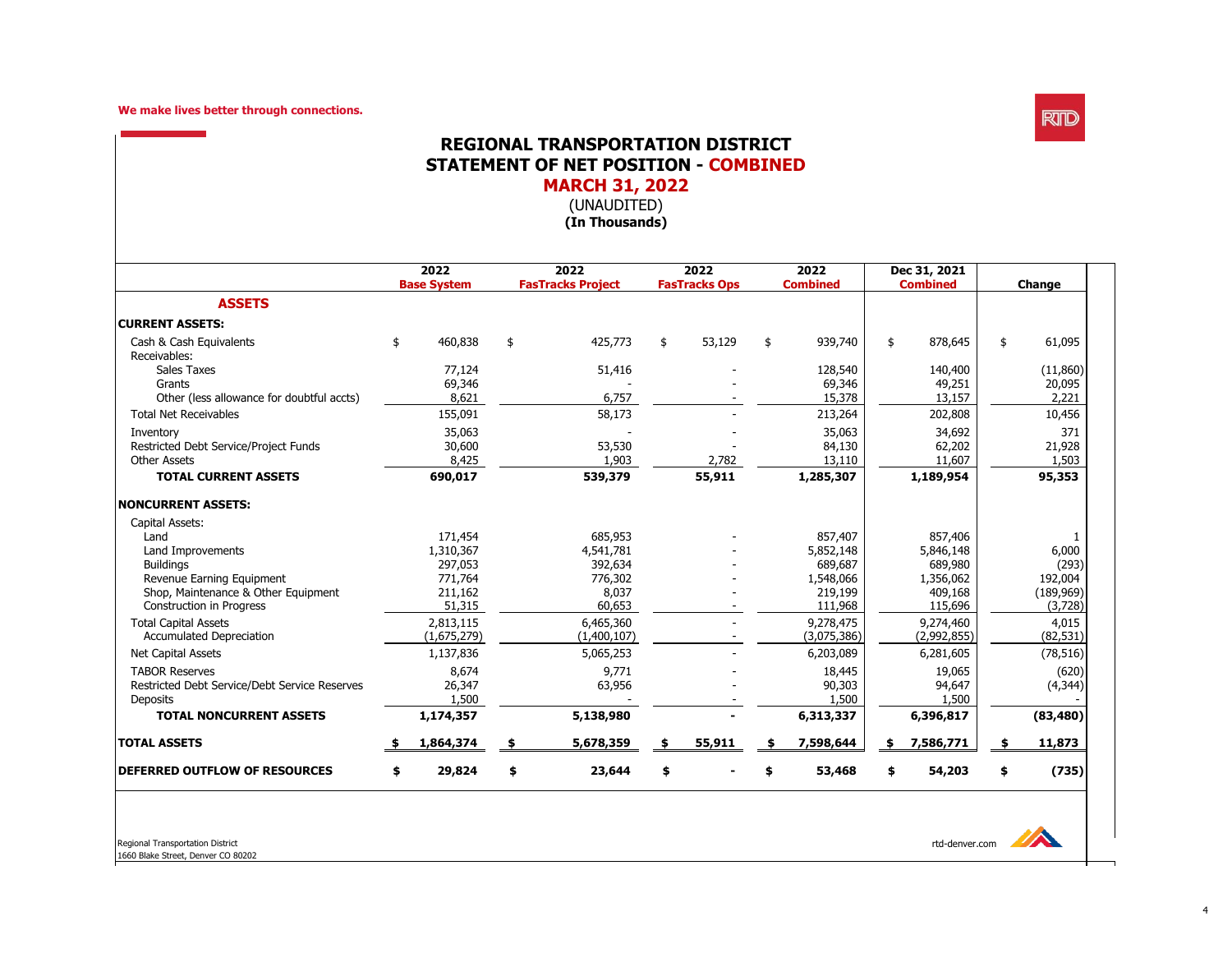

### **REGIONAL TRANSPORTATION DISTRICT STATEMENT OF NET POSITION - COMBINED MARCH 31, 2022**

(UNAUDITED)

**(In Thousands)**

|                                                   | 2022<br><b>Base System</b> | 2022<br><b>FasTracks Project</b> | 2022<br><b>FasTracks Ops</b> | 2022<br><b>Combined</b> |           | Dec 31, 2021<br><b>Combined</b> | Change          |
|---------------------------------------------------|----------------------------|----------------------------------|------------------------------|-------------------------|-----------|---------------------------------|-----------------|
| <b>LIABILITIES</b>                                |                            |                                  |                              |                         |           |                                 |                 |
| <b>CURRENT LIABILITIES:</b>                       |                            |                                  |                              |                         |           |                                 |                 |
| Accounts & Contracts Payable                      | \$<br>34,302               | \$<br>15,852                     | \$<br>4,295                  | 54,449                  | \$        | 54,402                          | \$<br>47        |
| Current Portion of Long Term Debt                 | 57,663                     | 13,885                           |                              | 71,548                  |           | 71,548                          |                 |
| <b>Accrued Compensation</b>                       | 26,022                     |                                  |                              | 26,022                  |           | 25,264                          | 758             |
| <b>Accrued Interest Payable</b>                   | 4,012                      | 44,136                           |                              | 48,148                  |           | 17,060                          | 31,088          |
| Other                                             | 23,404                     | 2,001                            |                              | 25,405                  |           | 15,484                          | 9,921           |
| <b>TOTAL CURRENT LIABILITIES</b>                  | 145,403                    | 75,874                           | 4,295                        | 225,572                 |           | 183,758                         | 41,814          |
| NONCURRENT LIABILITIES:                           |                            |                                  |                              |                         |           |                                 |                 |
| Long Term Debt                                    | 284,392                    | 2,851,917                        |                              | 3,136,309               |           | 3,139,742                       | (3, 433)        |
| Other Long-Term Liabilities                       |                            | 558,254                          |                              | 558,254                 |           | 558,253                         |                 |
| Net Pension Liability                             | 260,200                    |                                  |                              | 260,200                 |           | 260,200                         |                 |
| <b>TOTAL NONCURRENT LIABILITIES</b>               | 544,592                    | 3,410,171                        |                              | 3,954,763               |           | 3,958,195                       | (3, 432)        |
| <b>TOTAL LIABILITIES</b>                          | 689,995                    | 3,486,045                        | 4,295                        | 4,180,335               | <u>\$</u> | 4,141,953                       | \$<br>38,382    |
| <b>DEFERRED INFLOW OF RESOURCES</b>               | \$<br>30,884               | \$<br>5,241                      | \$                           | 36,125                  | \$        | 36,223                          | \$<br>(98)      |
| <b>NET POSITION</b>                               |                            |                                  |                              |                         |           |                                 |                 |
| Net Investment in Capital Assets                  | \$<br>824,570              | \$<br>1,654,672                  | \$                           | \$<br>2,479,242         | \$        | 2,552,419                       | \$<br>(73, 177) |
| Restricted - Debt Service, Projects and Deferrals | 31,848                     | 114,050                          |                              | 145,898                 |           | 128,322                         | 17,576          |
| <b>Restricted - TABOR Reserves</b>                | 24,617                     | 5,220                            |                              | 29,837                  |           | 25,623                          | 4,214           |
| Restricted - FasTracks                            |                            | 288,482                          |                              | 288,482                 |           | 216,395                         | 72,087          |
| FasTracks Internal Savings Account (FISA)         |                            | 148,293                          |                              | 148,293                 |           | 129,304                         | 18,989          |
| Board Appropriated Fund                           | 39,115                     |                                  | 12,501                       | 51,616                  |           | 39,115                          | 12,501          |
| Capital Replacement Fund                          | 185,000                    |                                  | 12,501                       | 197,501                 |           | 12,915                          | 184,586         |
| Unrestricted Operating Reserve/Mgt Reserve        |                            |                                  | 26,614                       | 26,614                  |           | 15,400                          | 11,214          |
| <b>Unrestricted Fund</b>                          | 287,404                    |                                  |                              | 287,404                 |           | 571,562                         | (284, 158)      |
| Net Pension Liability - Represented               | (219, 235)                 |                                  |                              | (219, 235)              |           | (228, 257)                      | 9,022           |
| <b>TOTAL NET POSITION</b>                         | 1,173,319                  | 2,210,717                        | \$<br>51,616                 | 3,435,652               |           | 3,462,798                       | (27, 146)       |
| <b>TOTAL LIABILITIES &amp; NET POSITION</b>       | 1,894,198                  | 5,702,006                        | 55,911                       | 7,652,112               | \$        | 7,640,974                       | \$<br>11,138    |

1660 Blake Street, Denver CO 80202

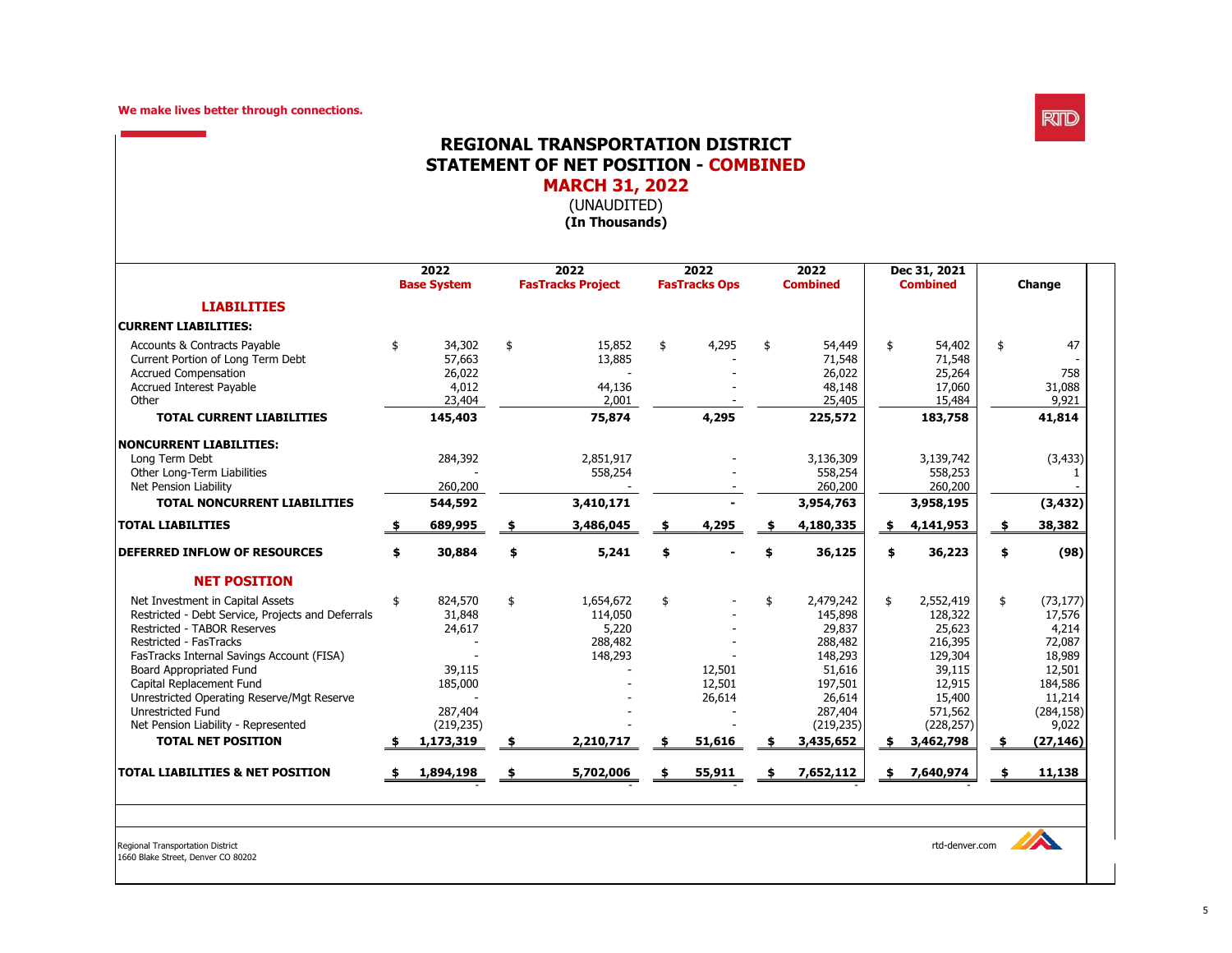

# **REGIONAL TRANSPORTATION DISTRICT STATEMENT OF REVENUE, EXPENSES AND CHANGE IN NET POSITION - COMBINED**

# (UNAUDITED) **MARCH 31, 2022**

**(In Thousands)**

|                                         | <b>YTD</b><br><b>Base</b><br><b>System</b><br><b>Actual</b> | <b>YTD</b><br><b>Base</b><br><b>System</b><br><b>Budget</b><br>------<br>---- | <b>YTD</b><br><b>FasTracks</b><br><b>Project</b><br><b>Actual</b> | <b>YTD</b><br><b>FasTracks</b><br><b>Project</b><br><b>Budget</b><br>-----<br>----- | <b>YTD</b><br><b>FasTracks</b><br><b>Operations</b><br><b>Actual</b><br>------------- | <b>YTD</b><br><b>FasTracks</b><br><b>Operations</b><br><b>Budget</b><br>------------- | <b>YTD</b><br><b>System</b><br><b>Wide</b><br><b>Actual</b><br>------------- | <b>YTD</b><br><b>System</b><br>Wide<br><b>Budget</b><br>------------- | \$<br><b>Favorable</b><br>(Unfavorable) | $\mathbf{O}/\mathbf{O}$<br><b>Favorable</b><br>(Unfavorable) |
|-----------------------------------------|-------------------------------------------------------------|-------------------------------------------------------------------------------|-------------------------------------------------------------------|-------------------------------------------------------------------------------------|---------------------------------------------------------------------------------------|---------------------------------------------------------------------------------------|------------------------------------------------------------------------------|-----------------------------------------------------------------------|-----------------------------------------|--------------------------------------------------------------|
| <b>OPERATING REVENUE:</b>               |                                                             |                                                                               |                                                                   |                                                                                     |                                                                                       |                                                                                       |                                                                              |                                                                       |                                         |                                                              |
| Passenger Fares                         | 11,646<br>\$                                                | 13,762<br>\$                                                                  | \$                                                                | \$<br>$\overline{\phantom{a}}$                                                      | 6,470<br>\$                                                                           | 6,183<br>\$                                                                           | 18,116                                                                       | 19,945                                                                | (1,829)                                 | $-9.2%$                                                      |
| Advertising, Rent and Other             | 1,610                                                       | 2,088                                                                         | 230                                                               |                                                                                     | 115                                                                                   |                                                                                       | 1,955                                                                        | 2,088                                                                 | (133)                                   | $-6.4%$                                                      |
| <b>Total Operating Revenue</b>          | 13,256                                                      | 15,850                                                                        | 230                                                               |                                                                                     | 6,585                                                                                 | 6,183                                                                                 | 20,071                                                                       | 22,033                                                                | (1,962)                                 | $-8.9%$                                                      |
| <b>OPERATING EXPENSES</b>               |                                                             |                                                                               |                                                                   |                                                                                     |                                                                                       |                                                                                       |                                                                              |                                                                       |                                         |                                                              |
| <b>Bus Operations</b>                   | 71,712                                                      | 85,201                                                                        |                                                                   |                                                                                     |                                                                                       |                                                                                       | 71,712                                                                       | 85,201                                                                | 13,489                                  | 15.8%                                                        |
| <b>Rail Operations</b>                  | 14,605                                                      | 17,789                                                                        |                                                                   |                                                                                     | 20,053                                                                                | 22,467                                                                                | 34,658                                                                       | 40,256                                                                | 5,598                                   | 13.9%                                                        |
| Planning                                | 1,842                                                       | 2,307                                                                         | 23                                                                | 90                                                                                  |                                                                                       |                                                                                       | 1,865                                                                        | 2,397                                                                 | 532                                     | 22.2%                                                        |
| Capital Programs                        | 11,142                                                      | 16,612                                                                        | 96                                                                | 1,543                                                                               | 380                                                                                   | 831                                                                                   | 11,618                                                                       | 18,986                                                                | 7,368                                   | 38.8%                                                        |
| Safety, Security and Asset Management   | 5,112                                                       | 7,075                                                                         |                                                                   |                                                                                     |                                                                                       |                                                                                       | 5,112                                                                        | 7,075                                                                 | 1,963                                   | 27.7%                                                        |
| General Counsel                         | 3,781                                                       | 3,227                                                                         | 42                                                                | 72                                                                                  | 816                                                                                   | 1,000                                                                                 | 4,639                                                                        | 4,299                                                                 | (340)                                   | $-7.9%$                                                      |
| Finance and Administration              | 12,811                                                      | 16,067                                                                        |                                                                   |                                                                                     |                                                                                       |                                                                                       | 12,811                                                                       | 16,067                                                                | 3,256                                   | 20.3%                                                        |
| Communications                          | 3,095                                                       | 3,448                                                                         |                                                                   |                                                                                     |                                                                                       |                                                                                       | 3,100                                                                        | 3,448                                                                 | 348                                     | 10.1%                                                        |
| <b>Executive Office</b>                 | 2,534                                                       | 1,705                                                                         |                                                                   |                                                                                     |                                                                                       |                                                                                       | 2,534                                                                        | 1,705                                                                 | (829)                                   | $-48.6%$                                                     |
| Board Office                            | 248                                                         | 210                                                                           |                                                                   |                                                                                     |                                                                                       |                                                                                       | 248                                                                          | 210                                                                   | (38)                                    | $-18.1%$                                                     |
| FasTracks Service Increase              | (4,956)                                                     | (4,956)                                                                       | 4,956                                                             | 4,956                                                                               |                                                                                       |                                                                                       |                                                                              |                                                                       |                                         | 0.0%                                                         |
| Depreciation and Other Non-Departmental | 13,442                                                      | 34,490                                                                        | 57,703                                                            | 51,928                                                                              | 13,653                                                                                | 15,749                                                                                | 84,798                                                                       | 102,167                                                               | 17,369                                  | 17.0%                                                        |
| <b>Total Operating Expenses</b>         | 135,368                                                     | 183,175                                                                       | 62,825                                                            | 58,589                                                                              | 34,902                                                                                | 40,047                                                                                | 233,095                                                                      | 281,811                                                               | 48,716                                  | 17.3%                                                        |
| <b>OPERATING INCOME/(LOSS)</b>          | (122, 112)                                                  | (167, 325)                                                                    | (62, 595)                                                         | (58, 589)                                                                           | (28, 317)                                                                             | (33, 864)                                                                             | (213, 024)                                                                   | (259, 778)                                                            | 46,754                                  | 18.0%                                                        |
| <b>NONOPERATING REVENUE (EXPENSES)</b>  |                                                             |                                                                               |                                                                   |                                                                                     |                                                                                       |                                                                                       |                                                                              |                                                                       |                                         |                                                              |
| Sales & Use Tax                         | 112,039                                                     | 100,585                                                                       | 34,313                                                            | 38,614                                                                              | 40,380                                                                                | 29,584                                                                                | 186,732                                                                      | 168,783                                                               | 17,949                                  | 10.6%                                                        |
| <b>Operating Grants</b>                 | 36,314                                                      | 25,353                                                                        | (53)                                                              |                                                                                     | (792)                                                                                 |                                                                                       | 35,469                                                                       | 25,353                                                                | 10,116                                  | 39.9%                                                        |
| <b>Investment Income</b>                | (1,656)                                                     |                                                                               | (5, 333)                                                          |                                                                                     |                                                                                       |                                                                                       | (6,989)                                                                      |                                                                       | (6,989)                                 | 0.0%                                                         |
| Other Income                            | 1,225                                                       | (2)                                                                           | 2,080                                                             |                                                                                     |                                                                                       |                                                                                       | 3,305                                                                        | (2)                                                                   | 3,307                                   | $-165350.0%$                                                 |
| Gain/(Loss) Capital Assets              |                                                             |                                                                               |                                                                   |                                                                                     |                                                                                       |                                                                                       |                                                                              |                                                                       | 3                                       | 0.0%                                                         |
| <b>Interest Expense</b>                 | (2, 275)                                                    | (2,789)                                                                       | (34, 430)                                                         | (35, 672)                                                                           |                                                                                       |                                                                                       | (36, 705)                                                                    | (38, 461)                                                             | 1,756                                   | 4.6%                                                         |
| Net Nonoperating Revenue (Expense)      | 145,650                                                     | 123,147                                                                       | (3, 423)                                                          | 2,942                                                                               | 39,588                                                                                | 29,584                                                                                | 181,815                                                                      | 155,673                                                               | 26,142                                  | 16.8%                                                        |
| <b>INCOME BEFORE CAPITAL GRANTS</b>     | 23,538                                                      | (44, 178)                                                                     | (66, 018)                                                         | (55, 647)                                                                           | 11,271                                                                                | (4, 280)                                                                              | (31, 209)                                                                    | (104, 105)                                                            | 72,896                                  | $-70.0\%$                                                    |
| Capital Grants and Local Contributions  | 2,893                                                       |                                                                               | 1,173                                                             |                                                                                     |                                                                                       |                                                                                       | 4,066                                                                        |                                                                       | 4,066                                   | 0.0%                                                         |
| <b>INCREASE/(DECREASE) IN NET</b>       |                                                             |                                                                               |                                                                   |                                                                                     |                                                                                       |                                                                                       |                                                                              |                                                                       |                                         |                                                              |
| <b>POSITION</b>                         | 26,431<br>\$                                                | (44, 178)<br>- \$                                                             | (64, 845)<br>\$                                                   | (55, 647)<br>- \$                                                                   | \$<br>11,271                                                                          | (4, 280)<br>- \$                                                                      | \$ (27, 143)                                                                 | \$(104, 105)                                                          | 76,962<br>\$                            | $-73.9%$                                                     |
| <b>Fare Recovery Ratio</b>              |                                                             |                                                                               |                                                                   |                                                                                     |                                                                                       |                                                                                       | 7.8%                                                                         | 7.1%                                                                  | 0.7%                                    |                                                              |

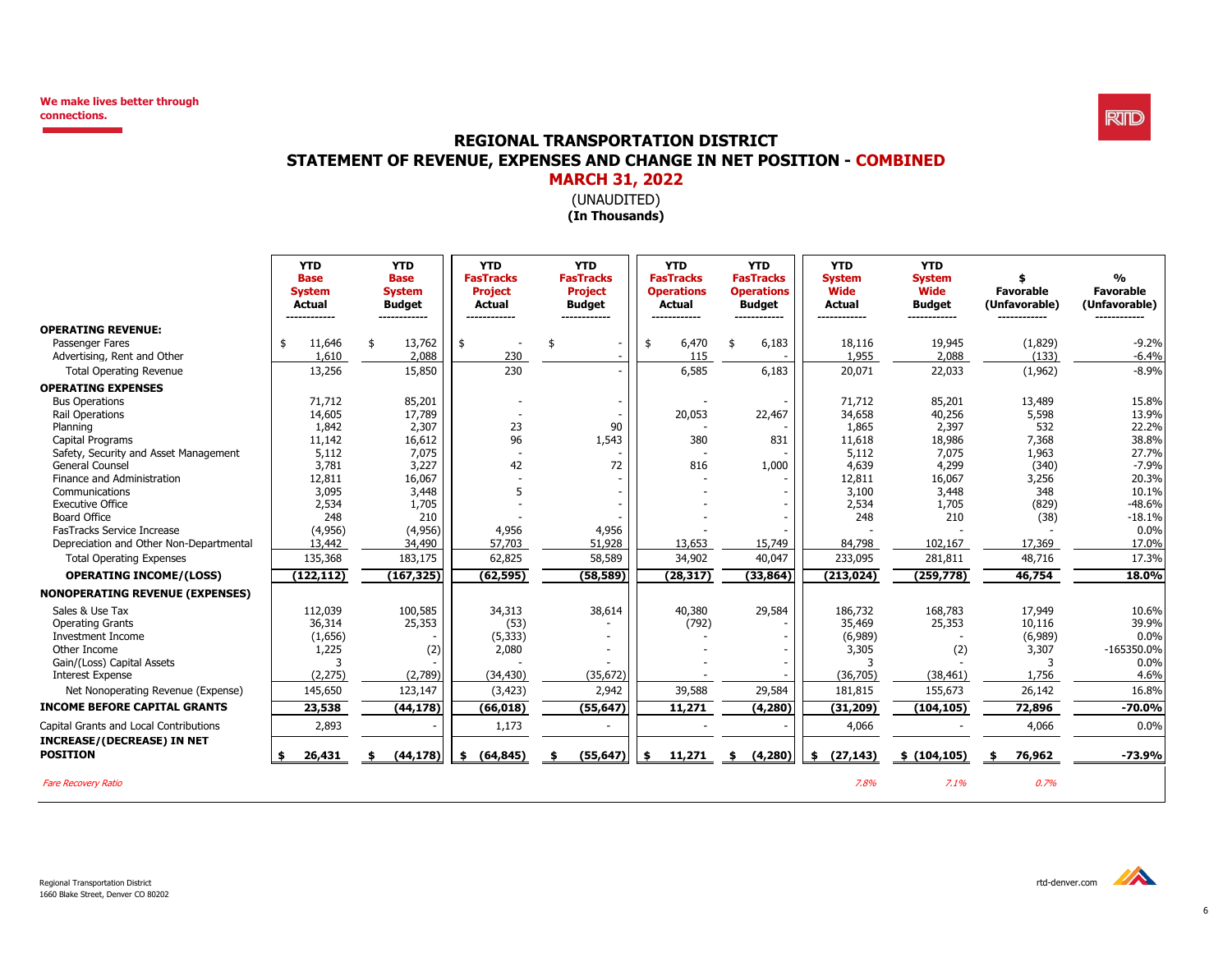#### **REGIONAL TRANSPORTATION DISTRICT 1% SALES AND USE TAX REVENUE - SYSTEM WIDE MARCH, 2022**

(In Thousands)

|                                         |                    |                         |                    |                                    |             | <b>2022 ACTUAL VS. BUDGET</b>            |              |                                          |                   |                                          |                                    |                                    |                              |
|-----------------------------------------|--------------------|-------------------------|--------------------|------------------------------------|-------------|------------------------------------------|--------------|------------------------------------------|-------------------|------------------------------------------|------------------------------------|------------------------------------|------------------------------|
|                                         | January<br>2022    | <b>February</b><br>2022 | March<br>2022      | April<br>2022                      | May<br>2022 | June<br>2022                             | July<br>2022 | August<br>2022                           | September<br>2022 | October<br>2022                          | November<br>2022                   | <b>December</b><br>2022            | <b>Total Year</b><br>To Date |
| <b>Actual</b><br><b>Budget</b>          | \$58,191<br>56,799 | \$58,115<br>55,528      | \$70,425<br>64,783 | 64,207                             | 66,272      | 70,614                                   | 65,972       | 72,813                                   | 69,128            | 68,802                                   | 65,864                             | 77,586                             | 186,732<br>798,369           |
| Favorable/(Unfavorable)                 | 1,392              | 2,587                   | 5,643<br>-SS-      |                                    |             |                                          |              |                                          |                   |                                          |                                    |                                    | 9,622                        |
| % Favorable/(Unfavorable) - Month       | 2.5%               | 4.7%                    | 8.7%               |                                    |             |                                          |              |                                          |                   |                                          |                                    |                                    |                              |
| % Favorable/(Unfavorable) - YTD         | 2.5%               | 3.5%                    | 5.4%               |                                    |             |                                          |              |                                          |                   |                                          |                                    |                                    |                              |
|                                         |                    |                         |                    |                                    |             | <b>2022 VS. 2021 ACTUALS</b>             |              |                                          |                   |                                          |                                    |                                    |                              |
| <b>Net Sales &amp; Use Tax Received</b> | January            | <b>February</b>         | March              | <b>April</b>                       | May         | June                                     | July         | August                                   | September October |                                          | <b>November December</b>           |                                    | Total                        |
| 2022<br>2021                            | \$58,191<br>50,966 | \$58,115<br>48,590      | \$70,425<br>60,070 | $\overline{\phantom{0}}$<br>60,174 | 61,503      | \$<br>$\overline{\phantom{a}}$<br>67,700 | \$<br>67,289 | \$<br>$\overline{\phantom{a}}$<br>66,286 | 67,799            | \$<br>$\overline{\phantom{a}}$<br>66,196 | $\overline{\phantom{a}}$<br>66,302 | $\overline{\phantom{a}}$<br>74,098 | \$186,732<br>756,974         |
| Change from to 2020                     | \$7,225            | 9,525                   | \$10,356           |                                    |             |                                          |              |                                          |                   |                                          |                                    |                                    | \$27,106                     |
| % Increase/(Decrease) by Month vs. 2021 | 14.2%              | 19.6%                   | 17.2%              |                                    |             |                                          |              |                                          |                   |                                          |                                    |                                    |                              |
| % Increase YTD vs. 2021                 | 14.2%              | 16.8%                   | 17.0%              |                                    |             |                                          |              |                                          |                   |                                          |                                    |                                    |                              |

**RTD** 

Regional Transportation District<br>1660 Blake Street, Denver CO 80202 1660 Blake Street, Denver CO 80202 rtd-denver.com

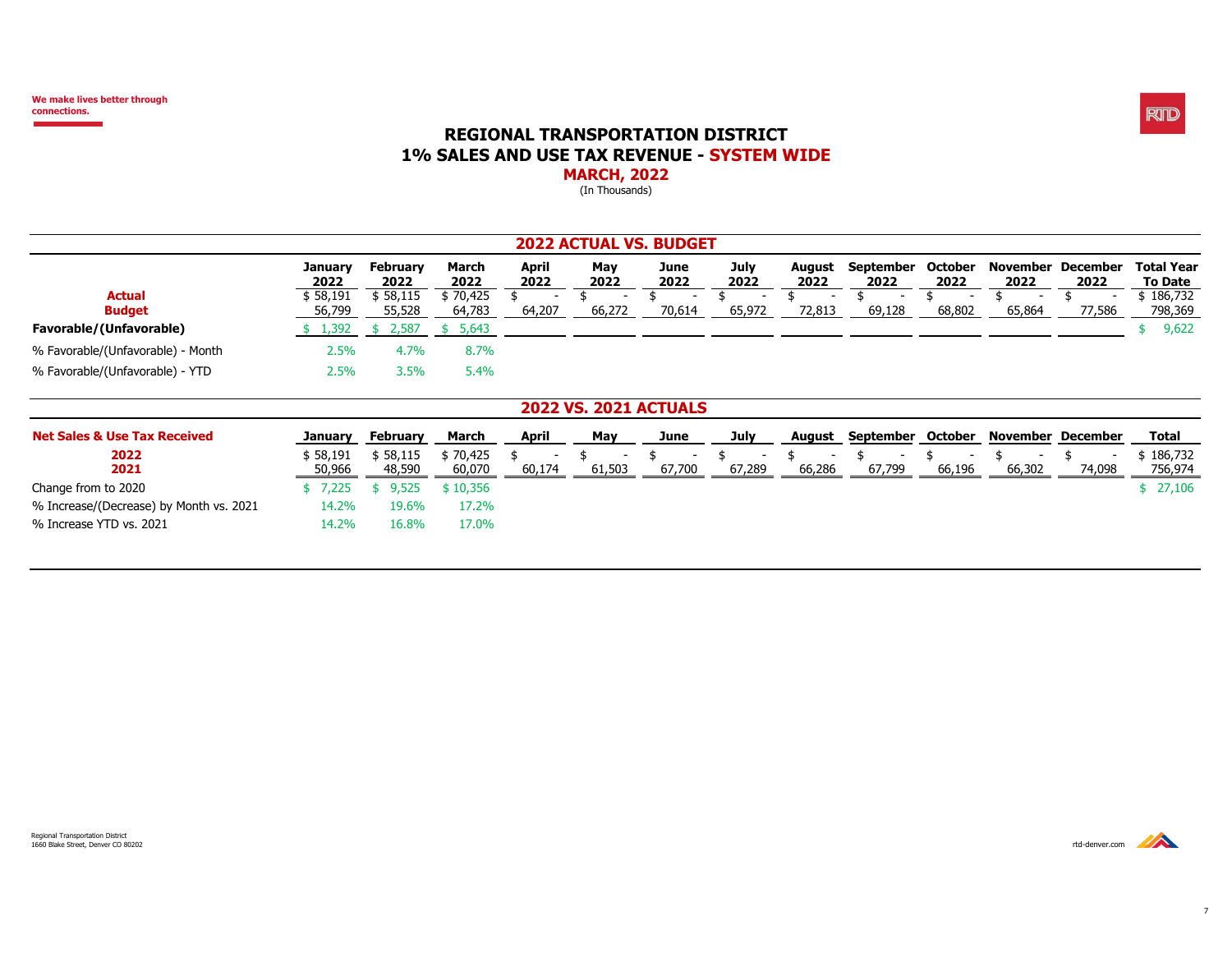#### **We make lives better through connections.**

#### **REGIONAL TRANSPORTATION DISTRICT RIDERSHIP (BOARDINGS) BY MONTH, YEAR AND MODE**

| 2022 RIDERSHIP/BOARDINGS (in Thousands) |            |                          |                          |                          |       |       |       |       |                          |       |            |                          |                          |                          |                          |           |
|-----------------------------------------|------------|--------------------------|--------------------------|--------------------------|-------|-------|-------|-------|--------------------------|-------|------------|--------------------------|--------------------------|--------------------------|--------------------------|-----------|
|                                         | <u>Jan</u> | <b>Feb</b>               | Mar                      | Apr                      | May   | June  | July  | Aug   | Sep                      | Oct   | <b>Nov</b> | Dec                      | <b>YTD 2022</b>          | <b>YTD 2021</b>          | Change                   | % Change  |
| <b>Fixed Route</b>                      | 2,461      | 2,312                    | 2,703                    |                          |       |       |       |       |                          |       |            |                          | 7,476                    | 5,684                    | 1,792                    | 31.5%     |
| <b>Flatiron Flver</b>                   | 63         | 73                       | 87                       |                          |       |       |       |       |                          |       |            |                          | 223                      | 129                      | 94                       | 73.4%     |
| FlexRide & Special Services             | 15         | 18                       | 21                       |                          |       |       |       |       |                          |       |            |                          | 54                       | 42                       | 11                       | 27.3%     |
| <b>Total Bus Service</b>                | 2,540      | 2,403                    | 2,810                    | $\overline{\phantom{a}}$ |       |       |       |       | $\overline{\phantom{a}}$ |       |            | $\overline{a}$           | 7,753                    | 5,854                    | 1,898                    | 32.4%     |
| C Line                                  | $\sim$     | $\overline{\phantom{a}}$ | $\overline{\phantom{a}}$ |                          |       |       |       |       |                          |       |            |                          | $\overline{\phantom{a}}$ | 29                       | (29)                     | $-100.0%$ |
| D Line                                  | 172        | 181                      | 207                      |                          |       |       |       |       |                          |       |            |                          | 561                      | 292                      | 268                      | 91.8%     |
| E Line                                  | 239        | 246                      | 301                      |                          |       |       |       |       |                          |       |            |                          | 785                      | 471                      | 314                      | 66.6%     |
| F Line                                  |            | $\overline{\phantom{a}}$ | $\overline{\phantom{a}}$ |                          |       |       |       |       |                          |       |            |                          | $\overline{\phantom{a}}$ | $\sim$                   | $\sim$                   | 0.0%      |
| H Line                                  | 163        | 165                      | 190                      |                          |       |       |       |       |                          |       |            |                          | 517                      | 273                      | 244                      | 89.5%     |
| L Line                                  | 28         | 25                       | 29                       |                          |       |       |       |       |                          |       |            |                          | 82                       | 74                       | $\overline{7}$           | 10.0%     |
| R Line                                  | 74         | 71                       | 82                       |                          |       |       |       |       |                          |       |            |                          | 227                      | 176                      | 52                       | 29.4%     |
| W Line                                  | 197        | 189                      | 227                      |                          |       |       |       |       |                          |       |            |                          | 613                      | 361                      | 252                      | 69.6%     |
| Total Light Rail                        | 872        | 876                      | 1,037                    |                          |       |       |       |       |                          |       |            |                          | 2,785                    | 1,677                    | 1,108                    | 66.1%     |
| A Line                                  | 387        | 397                      | 505                      |                          |       |       |       |       |                          |       |            |                          | 1,289                    | 851                      | 438                      | 51.5%     |
| <b>B</b> Line                           | 10         | 9                        | 11                       |                          |       |       |       |       |                          |       |            |                          | 31                       | 19                       | 12                       | 62.4%     |
| G Line                                  | 60         | 59                       | 76                       |                          |       |       |       |       |                          |       |            |                          | 195                      | 133                      | 62                       | 46.6%     |
| N Line                                  | 62         | 56                       | 74                       |                          |       |       |       |       |                          |       |            |                          | 191                      | 128                      | 63                       | 49.8%     |
| <b>Total Commuter Rail</b>              | 518        | 521                      | 666                      | $\sim$                   |       |       |       |       | $\overline{\phantom{a}}$ |       |            | $\overline{\phantom{a}}$ | 1,706                    | 1,130                    | 576                      | 50.9%     |
| Access-a-Ride                           | 37         | 38                       | 46                       |                          |       |       |       |       |                          |       |            |                          | 121                      | 79                       | 42                       | 52.7%     |
| Access-a-Cab                            | 4          | $\overline{4}$           | 5                        |                          |       |       |       |       |                          |       |            |                          | 13                       | 21                       | (7)                      | $-35.2%$  |
| Vanpool                                 | 9          | 8                        | 9                        |                          |       |       |       |       |                          |       |            |                          | 26                       | 18                       | 8                        | 41.7%     |
| <b>Total Revenue Service</b>            | 3,980      | 3,850                    | 4,572                    | $\overline{\phantom{a}}$ |       |       |       |       |                          |       |            |                          | 12,403                   | 8,779                    | 3,624                    | 41.3%     |
| Mall Shuttle                            | 276        | 260                      | 292                      |                          |       |       |       |       |                          |       |            |                          | 828                      | 581                      | 247                      | 42.5%     |
| MetroRide                               |            |                          | $\overline{\phantom{a}}$ |                          |       |       |       |       |                          |       |            |                          | $\overline{\phantom{a}}$ | $\overline{\phantom{a}}$ | $\overline{\phantom{a}}$ | 0.0%      |
| <b>Total Non-Revenue Services</b>       | 276        | 260                      | 292                      | $\overline{\phantom{a}}$ |       |       |       |       | $\overline{\phantom{a}}$ |       |            |                          | 828                      | 581                      | 247                      | 42.5%     |
| <b>Total System</b>                     | 4,257      | 4,110                    | 4,864                    |                          |       |       |       |       |                          |       |            |                          | 13,231                   | 9,360                    | 3,871                    | 41.4%     |
| 2022 % Change from 2021 by Month        | 38.3%      | 44.5%                    | 41.5%                    |                          |       |       |       |       |                          |       |            |                          | 41.4%                    |                          |                          |           |
| 2022 % Change from 2020 by Month        | $-51.5%$   | $-50.4%$                 | $-18.8%$                 |                          |       |       |       |       |                          |       |            |                          | $-42.6%$                 |                          |                          |           |
| 2022 % Change from 2019 by Month        | $-48.5%$   | $-47.3%$                 | $-41.0%$                 |                          |       |       |       |       |                          |       |            |                          | $-45.6%$                 |                          |                          |           |
|                                         |            |                          |                          |                          |       |       |       |       |                          |       |            |                          |                          |                          |                          |           |
|                                         | $Jan$      | <b>Feb</b>               | <u>Mar</u>               | Apr                      | May   | June  | July  | Aug   | Sep                      | $Oct$ | <b>Nov</b> | Dec                      | Total                    |                          |                          |           |
| 2018 Ridership                          | 8,849      | 8,348                    | 9,220                    | 9,009                    | 8,931 | 8,519 | 8,496 | 9,314 | 8,850                    | 9,360 | 8,591      | 7,901                    | 105,388                  |                          |                          |           |
| 2019 Ridership                          | 8,270      | 7,792                    | 8,244                    | 8,986                    | 9,111 | 8,640 | 8,952 | 9,609 | 9,358                    | 9,759 | 8,534      | 8,568                    | 105,824                  |                          |                          |           |
| 2020 Ridership                          | 8,775      | 8,281                    | 5,991                    | 2,899                    | 3,107 | 3,492 | 3,419 | 3,488 | 3,448                    | 3,572 | 3,075      | 3,070                    | 52,617                   |                          |                          |           |
| 2021 Ridership                          | 3,077      | 2,845                    | 3,438                    | 3,546                    | 3,742 | 4,146 | 4,482 | 4,668 | 5,036                    | 5,001 | 4,552      | 4,496                    | 49,029                   |                          |                          |           |
| 2022 Ridership                          | 4,257      | 4,110                    | 4,864                    |                          |       |       |       |       |                          |       |            |                          | 13,231                   |                          |                          |           |



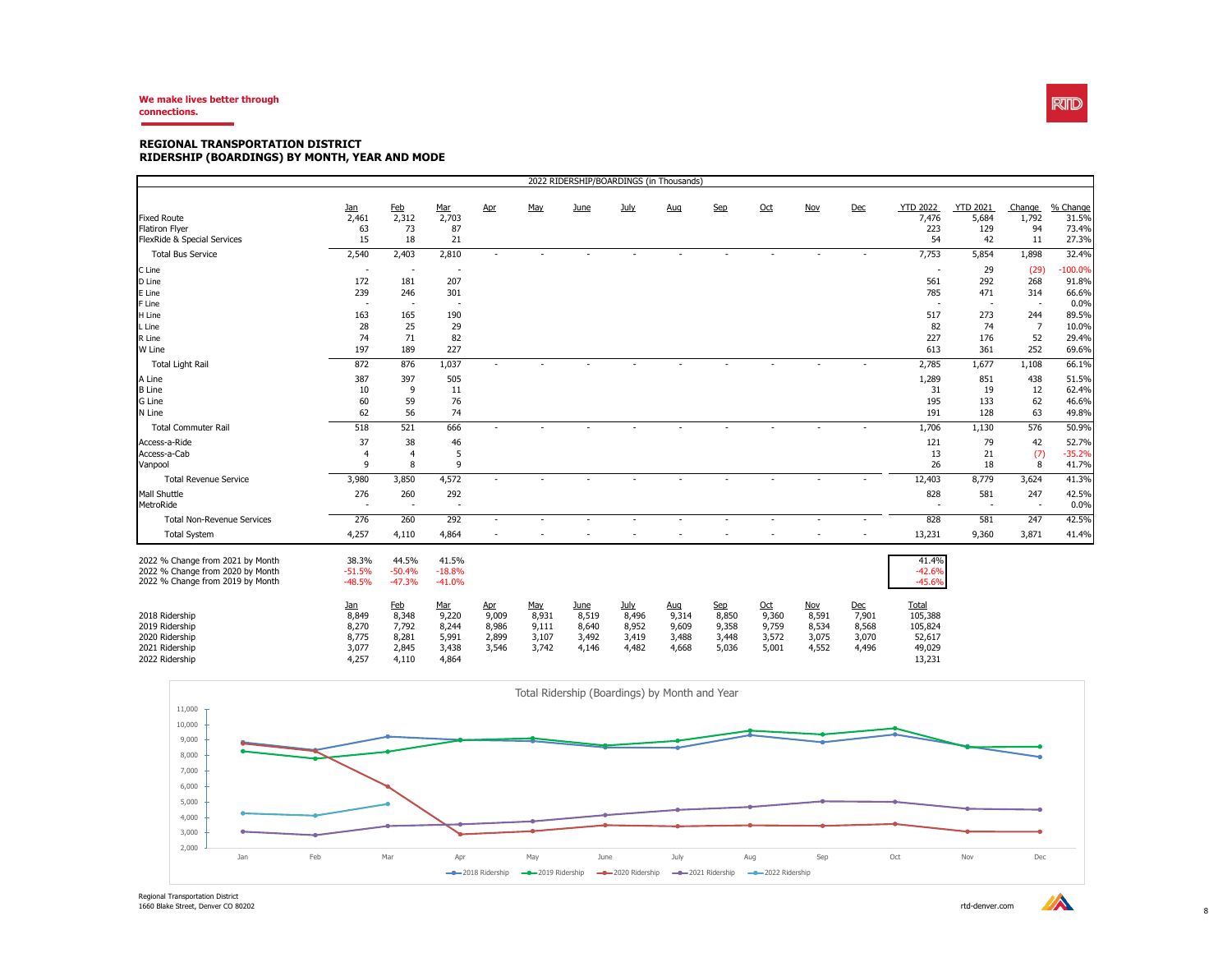#### **We make lives better through connections.**

#### **REGIONAL TRANSPORTATION DISTRICT FARE RECOVERY RATIO March 31, 2022**

|                                   | 2010    | 2011    | 2012    | 2013    | 2014    | 2015    | 2016    | 2017    | <u> 2018</u> | 2019    | 2020    | 2021    | 2022    |
|-----------------------------------|---------|---------|---------|---------|---------|---------|---------|---------|--------------|---------|---------|---------|---------|
| Fare revenue (in thousands)       | 97,942  | 108,497 | 112,929 | 117,841 | 120,497 | 120,530 | 134,622 | 140,217 | 143,231      | 154,390 | 76,265  | 78,923  | 18,116  |
| Operating Expenses (in thousands) | 500,287 | 501.611 | 607,277 | 638,737 | 659,102 | 661,355 | 781,611 | 830,534 | 864,158      | 998,031 | 951,508 | 925,110 | 233,095 |
| Fare recovery ratio               | 19.6%   | 21.6%   | 18.6%   | 18.4%   | 18.3%   | 18.2%   | I7.2%   | 16.9%   | 16.6%        | 15.5%   | $8.0\%$ | 8.5%    | 7.8%    |



Notes:

2020: COVID-19 sigificantly decreased ridership beginning in March 2020. Fares were suspended April-June 2020.

Regional Transportation District 1660 Blake Street, Denver CO 80202 rtd-denver.com



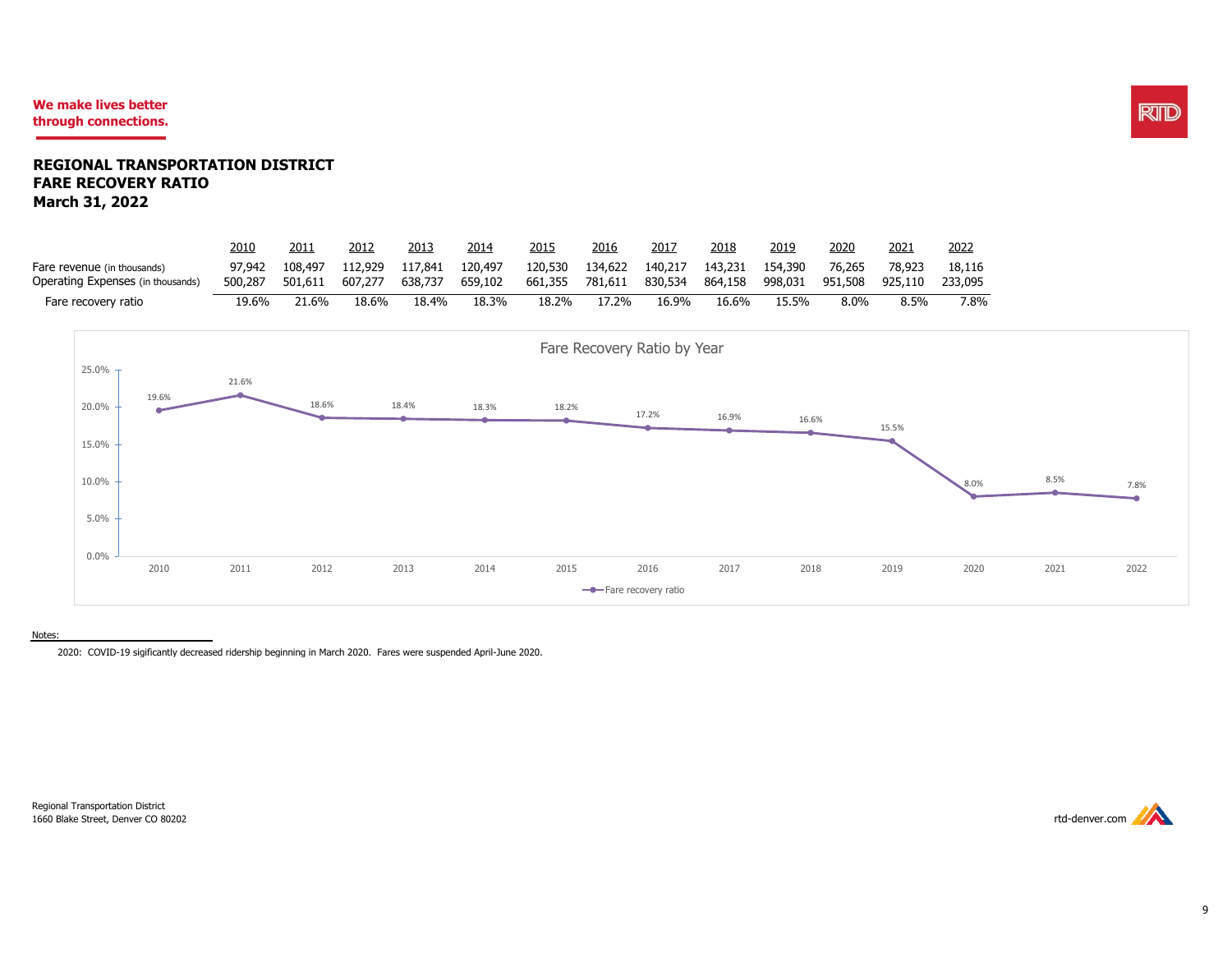## RTID

#### **REGIONAL TRANSPORTATION DISTRICT FASTRACKS INTERNAL SAVINGS ACCOUNT (FISA)**

(In Thousands)

**2022 BUDGET**

|                                                                                                                                                                                                                                   |                                    |                                          |                           | <b>Actual</b>                             |                                            |                                                     |                                                                 |                                                     |                                                                         |                               |
|-----------------------------------------------------------------------------------------------------------------------------------------------------------------------------------------------------------------------------------|------------------------------------|------------------------------------------|---------------------------|-------------------------------------------|--------------------------------------------|-----------------------------------------------------|-----------------------------------------------------------------|-----------------------------------------------------|-------------------------------------------------------------------------|-------------------------------|
|                                                                                                                                                                                                                                   | <b>Risk Level</b><br>------------- | 2013-2019<br>-----------------           | 2020<br>----------------- | 2021<br>-----------------                 | 2013-2021<br>-----------------             | 2022 Budget<br>-----------------                    | <b>Estimated 2023-</b><br><b>2027 MTFP</b><br>----------------- | <b>Estimated 2028-</b><br>2030<br>----------------- | <b>Estimated 2031-</b><br>2040<br>-----------------                     | <b>Total</b><br>------------- |
| <b>IDENTIFIED SOURCES:</b>                                                                                                                                                                                                        |                                    |                                          |                           |                                           |                                            |                                                     |                                                                 |                                                     |                                                                         |                               |
| Limit Fastracks funding increases for bus and paratransit expansion to CPI<br>Reduce FasTracks Minimum Unrestricted Fund Balance from \$150 million<br>Reduce FasTracks Operating and Maintenance Fund Balance from 3 to 2 months | Medium<br>Medium<br>Medium         | 49,484<br>S.<br>$\overline{\phantom{a}}$ | $\mathbb{S}$<br>15,441    | \$.<br>17,658<br>$\overline{\phantom{a}}$ | 82,583<br>- \$<br>$\overline{\phantom{a}}$ | <sup>\$</sup><br>18,989<br>$\overline{\phantom{a}}$ | 108,763<br>-S                                                   | 72,076<br>-S<br>$\overline{\phantom{a}}$            | 273,651<br>- \$<br>$\overline{\phantom{a}}$<br>$\overline{\phantom{a}}$ | $\mathcal{S}$<br>556,062      |
| Defer the Union Pacific Railroad (UPRR) relocation for the SW Corridor Extension                                                                                                                                                  | Low                                | 9,000                                    | $\overline{\phantom{a}}$  |                                           | 9,000                                      |                                                     |                                                                 |                                                     | $\overline{\phantom{a}}$                                                | 9,000                         |
| Achieve project underruns on FasTracks projects currently under contract                                                                                                                                                          | Low                                | 40,804                                   | 15,500                    |                                           | 56,304                                     |                                                     |                                                                 |                                                     | $\sim$                                                                  | 56,304                        |
| Sales and lease opportunities for all RTD properties <sup>2</sup>                                                                                                                                                                 | Low                                | 14,078                                   | 601                       |                                           | 14.679                                     |                                                     |                                                                 |                                                     | $\sim$                                                                  | 14,679                        |
| Request local financial participation in projects above the current 2.5%                                                                                                                                                          | Low                                | 22,179                                   | $\overline{\phantom{a}}$  | $\sim$                                    | 22,179                                     |                                                     |                                                                 |                                                     | $\sim$                                                                  | 22,179                        |
| Restore FISA drawdowns for operations between 2031-2040 <sup>3</sup>                                                                                                                                                              | Low                                |                                          |                           | $\overline{\phantom{a}}$                  |                                            |                                                     |                                                                 | 16,601                                              | $\sim$                                                                  | 16,601                        |
| FasTracks sales and use tax collections above adopted budget <sup>4</sup>                                                                                                                                                         | Low                                | 3,207                                    |                           |                                           | 3,207                                      |                                                     |                                                                 |                                                     | $\overline{\phantom{a}}$                                                | 3,207                         |
| Sales tax audit/parity                                                                                                                                                                                                            | Low                                |                                          |                           |                                           | $\overline{\phantom{a}}$                   |                                                     |                                                                 |                                                     | $\sim$                                                                  | $\overline{\phantom{a}}$      |
| <b>Total Sources</b>                                                                                                                                                                                                              |                                    | 138,752                                  | 31,542                    | 17,658                                    | 187,952                                    | 18,989                                              | 108,763                                                         | 88,677                                              | 273,651                                                                 | 678,032                       |
| <b>IDENTIFIED USES:</b>                                                                                                                                                                                                           |                                    |                                          |                           |                                           |                                            |                                                     |                                                                 |                                                     |                                                                         |                               |
| US36 Project draws                                                                                                                                                                                                                |                                    | (2,149)                                  | (103)                     | (3,877)                                   | (6,129)                                    |                                                     |                                                                 | (33, 304)                                           | $\overline{\phantom{a}}$                                                | (39, 433)                     |
| North Metro Project draws                                                                                                                                                                                                         |                                    | (22, 338)                                |                           |                                           | (22, 338)                                  |                                                     |                                                                 |                                                     | $\overline{\phantom{a}}$                                                | (22, 338)                     |
| Southeast Rail Extension (SERE) Project draws                                                                                                                                                                                     |                                    | (22, 179)                                |                           |                                           | (22, 179)                                  |                                                     |                                                                 |                                                     | $\sim$                                                                  | (22, 179)                     |
| Debt service and operations funding 1,3                                                                                                                                                                                           |                                    | (2)                                      |                           |                                           | (2)                                        | ٠                                                   | (60, 746)                                                       |                                                     | $\sim$                                                                  | (60, 748)                     |
| 2021/2022 Northwest Rail Study                                                                                                                                                                                                    |                                    |                                          |                           | (8,000)                                   | (8,000)                                    |                                                     |                                                                 |                                                     | $\overline{\phantom{a}}$                                                | (8,000)                       |
| <b>Total Uses</b>                                                                                                                                                                                                                 |                                    | (46, 668)                                | (103)                     | (11, 877)                                 | (58, 648)                                  |                                                     | (60, 746)                                                       | (33, 304)                                           | $\sim$                                                                  | (152, 698)                    |
| Net Sources and Uses                                                                                                                                                                                                              |                                    | 92,084<br>-S                             | 31,439<br>S.              | 5,781<br>-S                               | 129,304                                    | 18,989<br>£.                                        | 48,017<br>-8                                                    | 55,373<br>-S                                        | 273,651                                                                 | 525,334                       |
| FasTracks Internal Savings Account Balance                                                                                                                                                                                        |                                    | 92,084<br>-S                             | \$123,523                 | \$129,304                                 | 129,304<br>-S                              | 148,293<br>\$                                       | 196,310<br>-S                                                   | 251,683<br>-S                                       | 525,334<br>-S                                                           | 525,334<br>£.                 |

<sup>1</sup> Includes approved changes from 2020-2025 Midterm Financial Plan adopted in October 2019 and Long Range Plan adopted in October 2018, plus changes proposed in 2020 Amended Budget.

<sup>2</sup> Sale of Civic Center air rights for \$8,063 less \$2,500 cost of NAMS study - these are Base System funds; plus Fort Lupton property sale of \$4,096; plus Alameda property sale of \$5,140, plus Montbello propoerty sale of

<sup>3</sup> The Long Range Financial Plan adopted in 2018 restores funds drawn from the FISA for operations and debt service to the FISA to the extent of available funding in FasTracks.

<sup>4</sup> The transfer of FasTracks sales and use tax revenues in excess of the annual adopted budget to the FISA was approved by the Board in October 2016.

Regional Transportation District rtd-denver.com 1660 Blake Street, Denver CO 80202